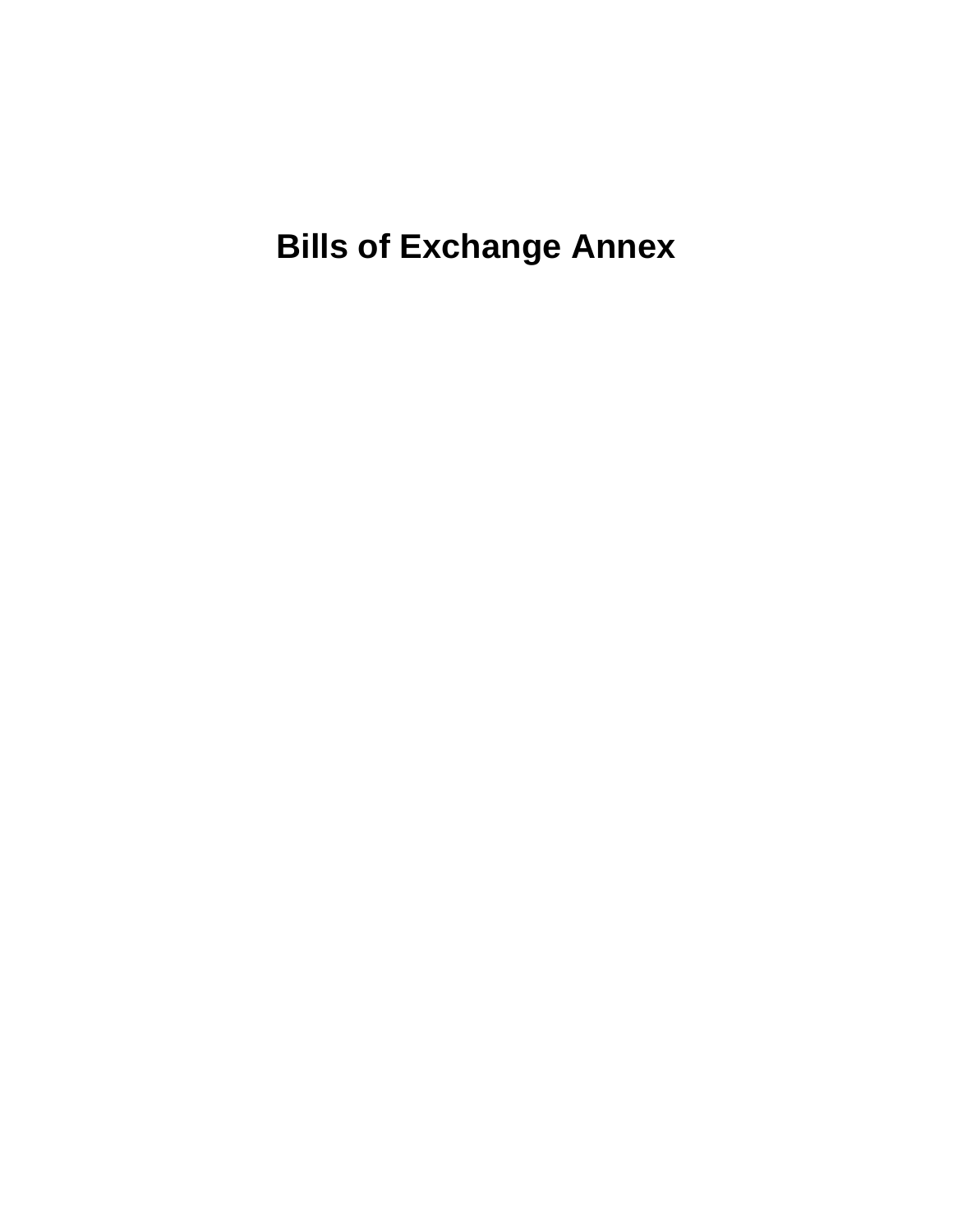# **PSA/ISMA Global Master Repurchase Agreement**

## **Supplemental Terms or Conditions for Transactions in Treasury bills, local authority bills, bills of exchange and certificates of deposit**

## **Annex I, Part 2**

#### **1. Interpretation**

In this Part of this Annex -

- (a) the "*Agreement*" means the Agreement dated \_\_\_\_\_ substantially in the form of the PSA/ISMA Global Master Repurchase Agreement (November 1995 version) of which this Annex forms a part;
- (b) "*Bill*" means an Eligible Bank Bill, a Local Authority Bill or a Treasury Bill;
- (c) "*Eligible Bank Bill*" means a bill accepted by a bank whose acceptances are eligible for discount at the Bank of England;
- (d) "*Local Authority Bill*" means a bill issued by a UK local authority and eligible for discount at the Bank of England; and
- (e) "*Treasury Bill*" means a bearer security issued by the UK Government under the Treasury Bills Act 1877 and the National Loans Act 1968.

### **2. Scope**

2.1 The parties have agreed that the Transactions to which this Agreement applies may include Transactions in respect of certificates of deposit and Bills.

2.2 The terms and conditions set out in this Annex shall apply to Transactions in respect of certificates of deposit and Bills.

## **3. Equivalent securities**

For the purposes of paragraph 2(p) of the Agreement, Bills shall be equivalent to other Securities if they are of an identical amount and maturity and executed by the same parties in the same capacities as those other Securities and, in the case of Securities which incorporate clausing, incorporate the same clausing as those other Securities.

## **4. Default Market Value**

The provisions of paragraph 2(j) of the Agreement shall apply in the case of Bills as if paragraph 2(j)(i) and (ii) were deleted and replaced with the following -

- "(i) in the case of Securities to be delivered to the Defaulting Party,
	- (aa) if the non-Defaulting Party has between the occurrence of the relevant Event of Default and the Default Valuation Time (as defined below) sold Securities equivalent to those Securities; the net proceeds of sale (after deducting all reasonable costs, fees and expenses incurred in connection therewith) and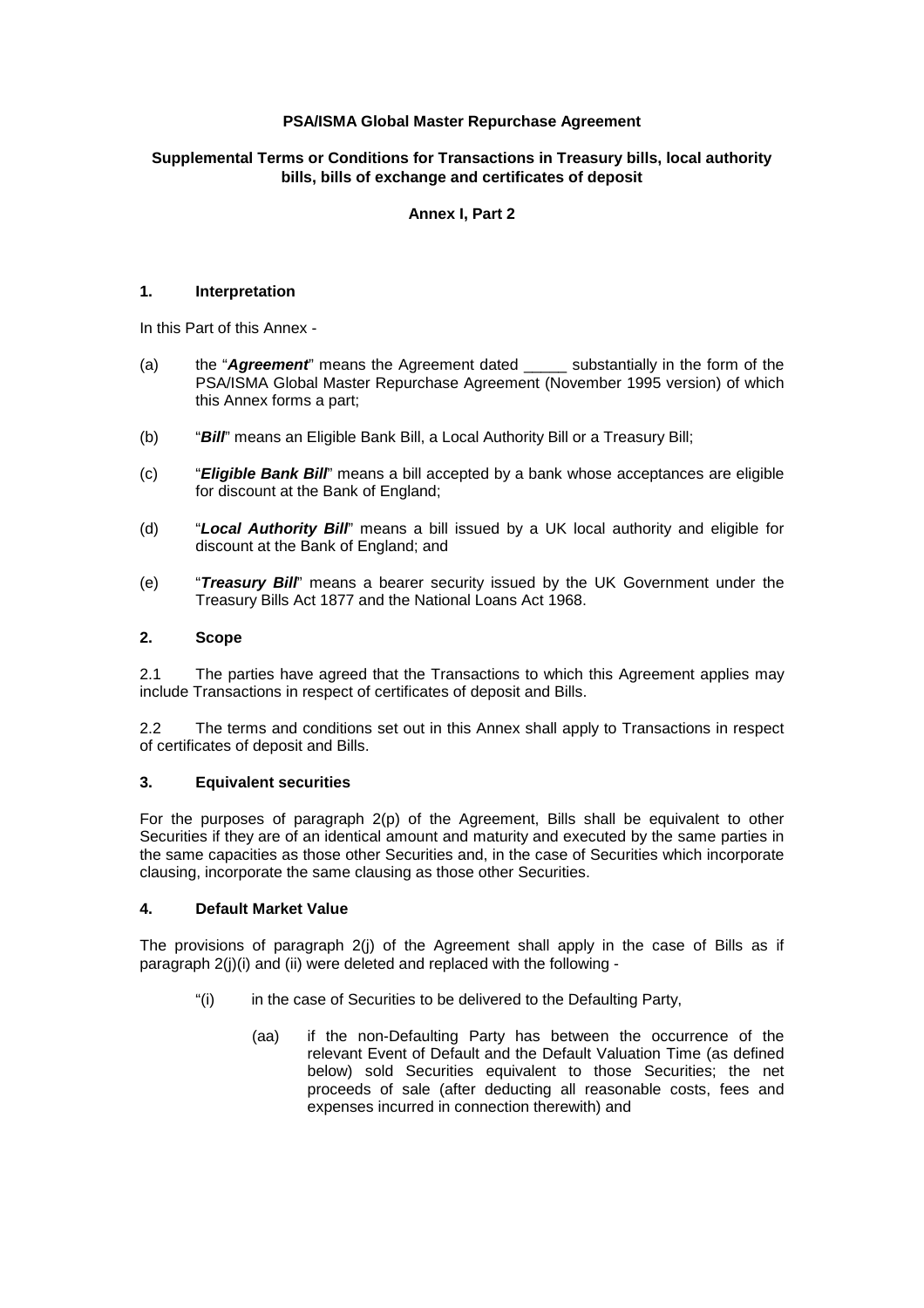- (bb) failing such sale before the Default Valuation Time, the Market Value of such Securities at the Default Valuation Time; or
- (ii) in the case of Securities to be delivered by the Defaulting Party,
	- (aa) if the non-Defaulting Party has between the occurrence of the relevant Event of Default and the Default Valuation Time purchased Securities equivalent to those Securities, the cost of such purchase (including all reasonable costs, fees and expenses incurred in connection therewith) and
	- (bb) failing such purchase before the Default Valuation Time, the amount it would cost to buy such Securities at the Default Valuation Time at the best available offer price therefor (and where different offer prices are available for different delivery dates, such offer price in respect of the earliest available such delivery date) on the most appropriate market, together with all reasonable costs, fees and expenses that would be incurred in connection therewith (calculated on the assumption that the aggregate thereof is the least that could reasonably be expected to be paid in order to carry out the Transaction),".

## **5. Maturity of Bills and certificates of deposit**

- $If -$
- (a) for any Transaction, the Purchased Securities comprise certificates of deposit or Bills, the certificates of deposit or Bills shall have a maturity date beyond the Repurchase Date of that Transaction and;
- (b) Margin Securities comprise certificates of deposit or Bills, the certificates of deposit or Bills shall have a maturity date at least one day beyond the Repurchase Date of the longest outstanding Transaction at the time such Margin Securities are transferred.

### **6. Guarantee of payment of Eligible Bank Bills**

If either party delivers to the other any Eligible Bank Bills as Purchased Securities or Margin Securities the first party -

- (a) guarantees the due payment at maturity of such Eligible Bank Bills as though such Eligible Bank Bills had been indorsed by the transferor; and
- (b) undertakes to complete the indorsement of any such Eligible Bank Bill at any time when called upon to do so.